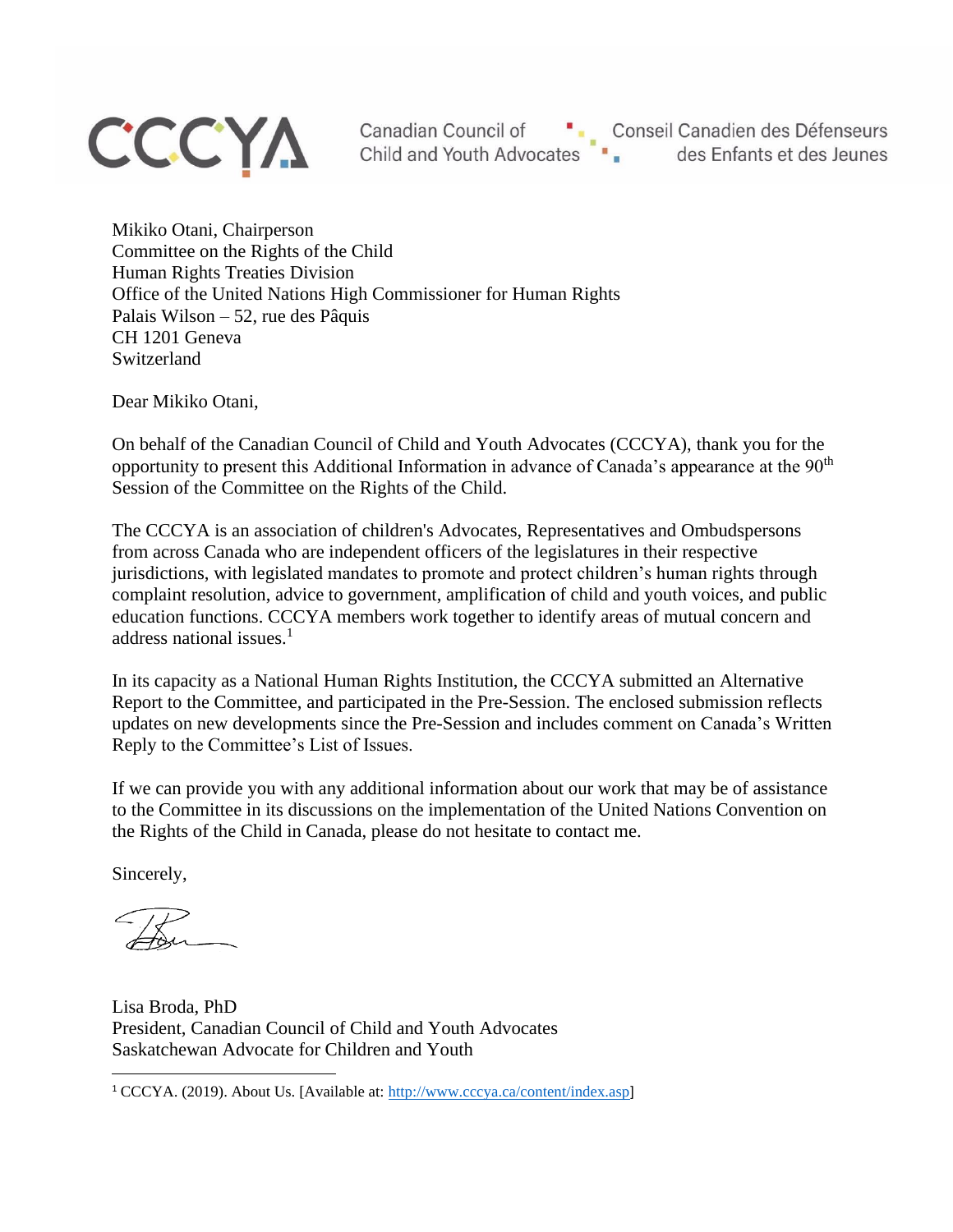

### **The Canadian Council of Child and Youth Advocates (CCCYA)**

## **Additional Information submitted in advance of Canada's Plenary Session**

**90th Session of the Committee on the Rights of the Child**

#### **CANADIAN COUNCIL OF CHILD AND YOUTH ADVOCATES**

**April 2022**

[ocya.alberta.ca](http://www.ocya.alberta.ca/) • [rcybc.ca](http://www.rcybc.ca/) • [manitobaadvocate.ca](http://www.manitobaadvocate.ca/) [• cyanb.ca/en](http://www.cyanb.ca/en/) • [childandyouthadvocate.nl.ca](http://www.childandyouthadvocate.nl.ca/) • [ombudsman.novascotia.ca/resources/youth](https://ombudsman.novascotia.ca/resources/youth) • [rcynu.ca](http://www.rcynu.ca/) • [ombudsman.on.ca/what-we-do/topics/children](http://www.ombudsman.on.ca/what-we-do/topics/children-youth)[youth](http://www.ombudsman.on.ca/what-we-do/topics/children-youth) • [childandyouthadvocatepei.ca/](https://www.childandyouthadvocatepei.ca/) • [cdpdj.qc.ca/en](http://www.cdpdj.qc.ca/en) • [saskadvocate.ca](http://www.saskadvocate.ca/) • [ycao.ca](https://www.ycao.ca/)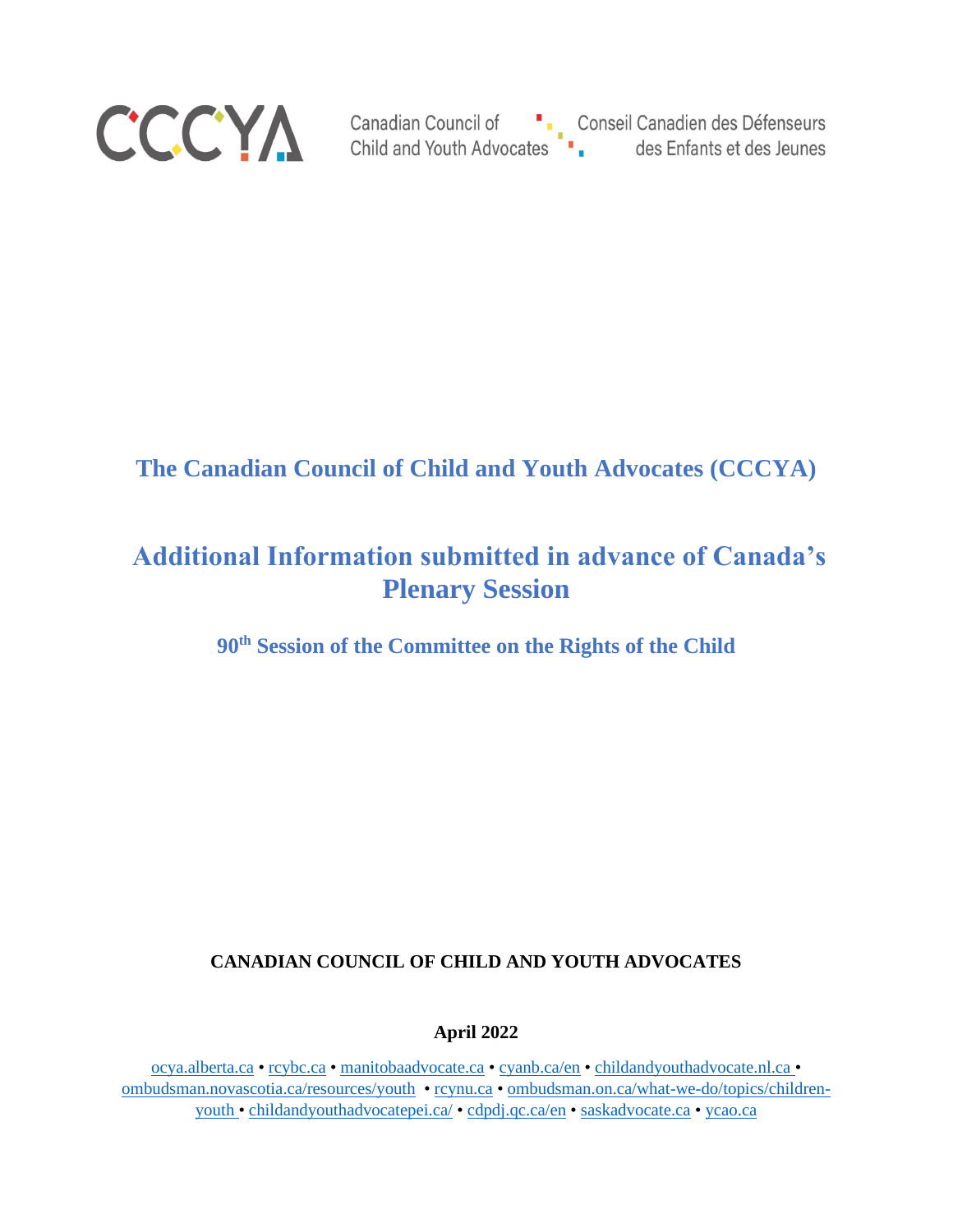The Canadian Council of Child and Youth Advocates (CCCYA) is pleased to submit this Additional Information in advance of Canada's Plenary Session at the 90<sup>th</sup> Session of the Committee on the Rights of the Child. This submission reflects updates on new developments since the CCCYA's Alternative Report and participation in the  $87<sup>th</sup>$  Pre-Session, as well as comments on Canada's Written Reply to the Committee's List of Issues.

#### **Re: Ratification of the Third Optional Protocol to the Convention on the Rights of the Child on a communications procedure**

The CCCYA, along with many other organizations that have made submissions to the Committee during this reporting cycle, has identified Canada's lack of action regarding the Third Optional Protocol to the CRC as a continuing concern. It is notable, and disappointing, that Canada wholly disregarded the Committee's Q**uestion 2(c)** requesting information on measures taken toward ratification. Furthermore, it is noted that the Third Optional Protocol was not referenced in Canada's response to **Question 16(d)** wherein it discussed the human rights instruments currently under consideration, clearly indicating that Canada has no plans to move toward ratification in the near future.

The CCCYA supports ratification of the instruments currently being considered by Canada and acknowledges that they, too, will result in improvements in circumstances for children. However, as indicated in the CCCYA's Written Statement in advance of the Pre-Session, Canada must take urgent action to recognize the rule of law and the rights of children and youth to accountability for human rights violations.

In this regard, we urge the Committee to take notice that Canada's response to **Question 5(a)** referenced its eventual steps toward complying with an order of the Canadian Human Rights Tribunal in the case of *Caring Society v. Canada*, but again did not identify its repeated challenges to aspects of the enforcement orders. This case is an example of one that could have benefited from the ability of children and/or their representatives to make a communication to the Committee.

#### **RE: Incorporation of the UNCRC into Canadian Law**

In response to **Question 2(d)** regarding measures taken to adopt a comprehensive national law covering all aspects of the Convention, Canada has asserted that that its federal framework does not allow for the adoption of such "national laws". However, Canada has shown in other instances that – when there is a will to address the uneven implementation of international human rights principles across jurisdictions – it can find a way. Since the Pre-Session, Canada has implemented the *United Nations Declaration on the Rights of Indigenous Peoples Act, 2021*. Although the new Act stops short of making the articles of the UN Declaration justiciable in Canada and requires only the creation of an action plan towards implementation, it does embed Canada's commitment to the concepts, principles and processes laid out in the UN Declaration in national legislation. While there is a still long way to go, the CCCYA is encouraged by this progress towards respecting, protecting, and fulfilling the rights of Indigenous peoples. The swift action taken by Canada to legislate a commitment to implementing the UN Declaration is evidence that, at the very least, similar action could be taken in relation to the Convention on the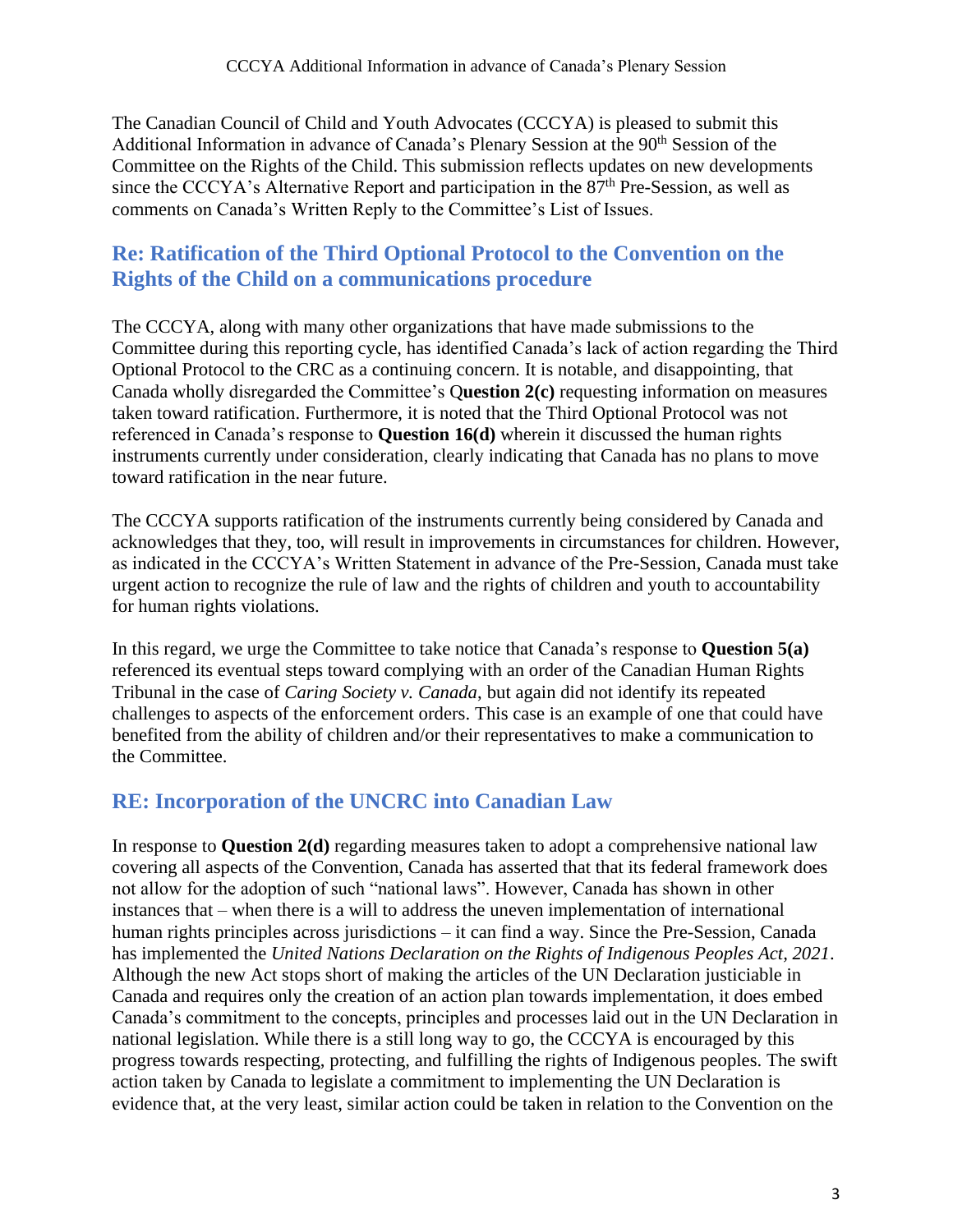Rights of the Child and its Optional Protocols. Preferably, however, as put forward in the CCCYA's Alternative Report, Canada could find a constitutional path towards incorporation of the UNCRC and its protocols through its treaty making power.

In further response to **Question 2(d)**, Canada pointed towards the formalization of the Forum of Ministers on Human Rights, the endorsement of protocols and engagement strategies aimed at following up on international human rights recommendations and various national action plans on issues such as human trafficking, homelessness, and poverty. These steps are positive. However, the consistency of the realization of children's rights to equality of services across the country would be strengthened by legislating these commitments, such as has been done through the *United Nations Declaration on the Rights of Indigenous Peoples Act, 2021.*

#### **RE: Adoption of a National Strategy for the Implementation of Children's Rights**

As regards the Committee's recommendation for a national strategy for the realization of the rights in the Convention, Canada's response to **Question 3(a)** continues to put forward only piecemeal actions that, while helpful if implemented effectively, each have a singular focus (i.e. human trafficking, housing, etc.) and do not put children's best interests at the fore. The right of children to development is a holistic one and requires a holistic approach. The CCCYA reiterates that, to make the best interests of children a paramount consideration in any action that affects them – whether directly or indirectly, children and youth must receive distinct consideration through consistent, cross-sectoral, coordinated, comprehensive and dedicated dialogue.

In response to **Question 3(c)**, Canada referenced training for federal government officials in Child Rights Impact Assessment (CRIA) and the development of a CRIA tool. Again, these steps are positive. However, commitment to a national strategy remains imperative to ensure accountability for the use of these tools in every decision that impacts children at all levels of government and in all departments. Some provinces and territories are taking important steps forward in implementing CRIAs. Canada's  $5<sup>th</sup>$  &  $6<sup>th</sup>$  Report to the Committee identified the province of New Brunswick's use of a CRIA tool in all major legislative policy decisions of Cabinet. Since the Pre-Session, additional progress has been made in Prince Edward Island and Yukon.

In Prince Edward Island, in October and November 2021, motions were passed in that provincial Legislature calling for the implementation of CRIA by the provincial government in all policy and legislative development, as well for the public disclosure of CRIA outcomes. Additionally, an independent CRIA was commissioned by the Office of the Child and Youth Advocate in Prince Edward Island from the David Asper Centre for Constitutional Rights at the University of Toronto in response to proposed new child protection legislation which led to ten recommendations advanced to the provincial government. 2 In the Yukon, in March 2022, a CRIA supported by Justice for Children and Youth was submitted to the Minister of Health and Social Services regarding Bill 11, *An Act to amend the Child and Family Services Act (2022)*,

<sup>2</sup>[https://www.childandyouthadvocatepei.ca/sites/www.childandyouthadvocatepei.ca/files/OCYA%20Promoting%20](https://www.childandyouthadvocatepei.ca/sites/www.childandyouthadvocatepei.ca/files/OCYA%20Promoting%20the%20Rights%20re%20CRIA%2012.2.21_0.pdf) [the%20Rights%20re%20CRIA%2012.2.21\\_0.pdf](https://www.childandyouthadvocatepei.ca/sites/www.childandyouthadvocatepei.ca/files/OCYA%20Promoting%20the%20Rights%20re%20CRIA%2012.2.21_0.pdf)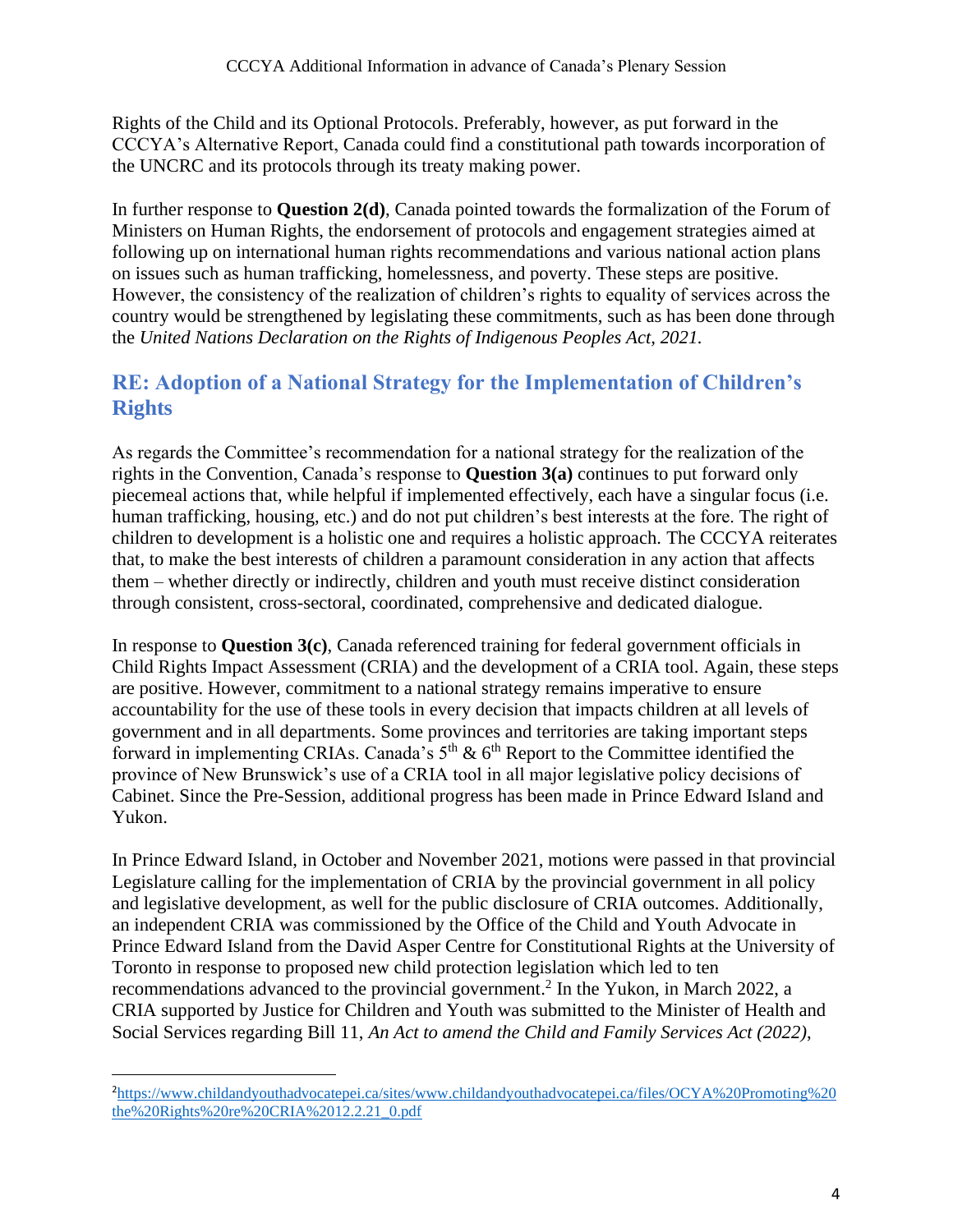which led to eleven recommendations.<sup>3</sup> Notwithstanding these positive developments, many jurisdictions have not yet adopted CRIA processes and there is still much more that can be done. Both legislating a commitment to the UNCRC and developing a national strategy for the implementation of children's rights would help ensure these assessments occur on a consistent basis across Canada and that their use is not subject to the political will of a governing party.

Further, it is noted that Canada did not respond to the Committee's **Question 3(b)** on measures taken to improve the interdepartmental working group on children's rights, such as by addressing its lack of mandate to coordinate implementation of cross-governmental programs. Considering the continued piecemeal approach to a national strategy offered by Canada in its response to the List of Issues, and its continued avoidance of action on the establishment of a National Commissioner for Children and Youth, the CCCYA reiterates its assertion that federal government engagement and collaboration with the CCCYA is required. Canada ought to have a strong presence at the CCCYA table (whether through a National Commissioner or otherwise), recognize the expertise and jurisdictional authority of its members in matters commonly impacting young people across the country, and support its recommendations.

#### **RE: Comprehensive National Data Collection System**

As an update to the CCCYA's submission following the Pre-Session, members are pleased that the GlobalChild platform led by Dr. Ziba Vaghri under the auspices of the Committee held its Canadian launch in December 2021 and is beginning its pilot in New Brunswick. The CCCYA supports the GlobalChild tool to objectively track and measures progress in the implementation the Convention on the Rights of the Child. In particular, the capacity of the tool to assist governments in understanding what policies and programs are in place to support each right, as well as what may be missing, is of significant value. The piecemeal responses provided by Canada in both its  $5<sup>th</sup>$  &  $6<sup>th</sup>$  Combined Report and its response to the List of Issues (most notably reflected in the incomplete statistics provided in its ANNEX 2 – DATA ANNEX – QUESTIONS 17 TO 21) indicate that such a comprehensive repository for data is sorely needed.

Canada's response to **Question 4** outlined examples of improvements to data collection in some jurisdictions. However, there remains a need for consistency in both the type and manner of data collected by all governments, and a need for this information to be systematically communicated to the federal government for reporting purposes. Unfortunately, despite invitations from CCCYA members to provincial and territorial government officials to attend the Canadian launch of the GlobalChild platform, their presence was notably lacking.

#### **RE: Establishment of an Office of the Commissioner for Children and Youth in Canada**

Canada's narrow response to **Question 4** on the Senate bill to establish a federal Office of the Commissioner for Children and Youth is disheartening. Bill S-210 (the successor to Bill S-217) did die when Parliament dissolved, and the CCCYA understands that there are no current plans for it to be reintroduced in the Senate. Considering this development, Canada's response to the

<sup>3</sup> [https://www.ycao.ca/\\_files/ugd/a5713e\\_e61104bf545f4e23b11827109831e1fe.pdf](https://www.ycao.ca/_files/ugd/a5713e_e61104bf545f4e23b11827109831e1fe.pdf)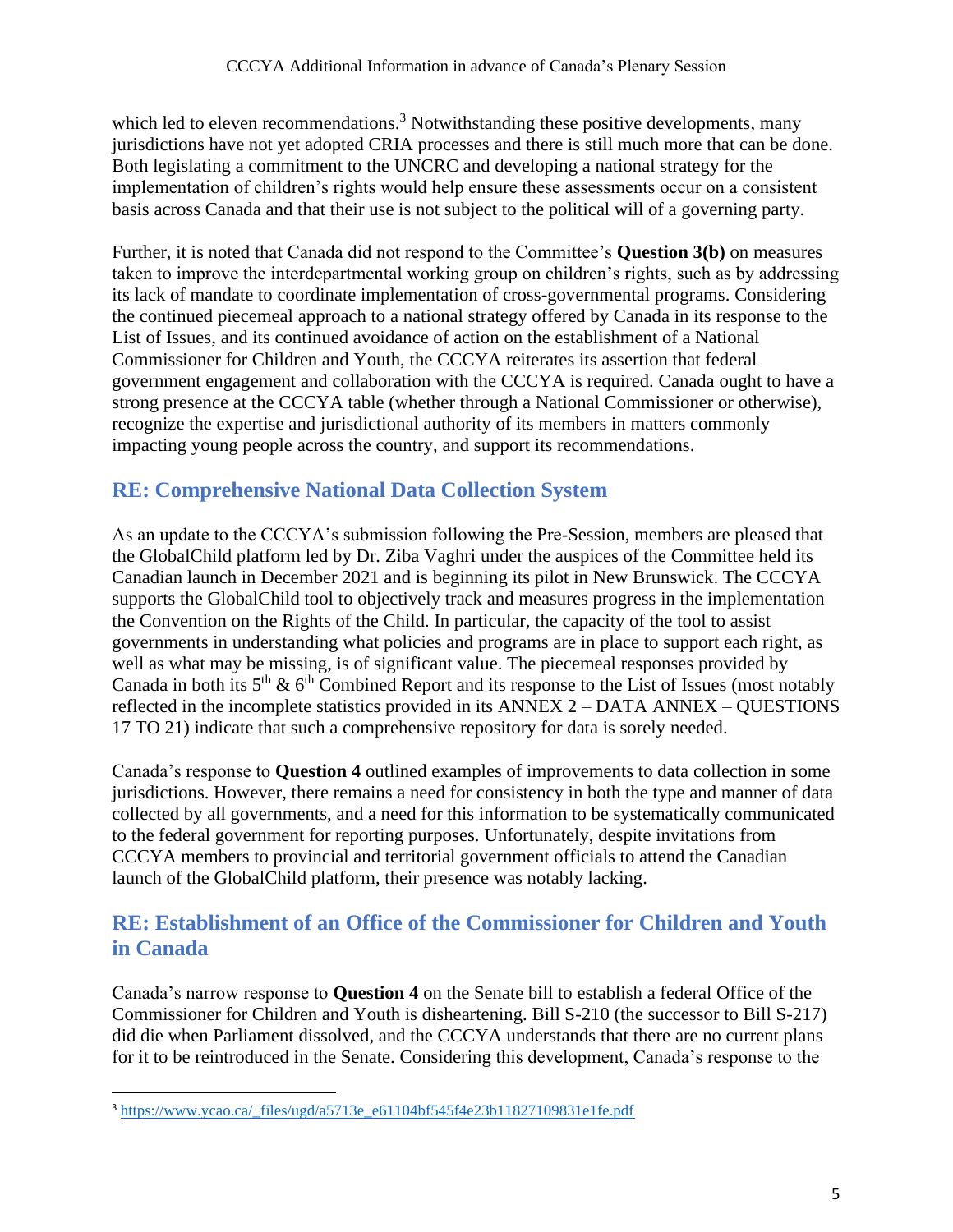List of Issues was another opportunity – among many – to finally make a commitment to closing the accountability gap and giving children and youth a voice at the federal level. Unfortunately, yet again, Canada remained silent on the matter and did not offer any response as to how it will meet this long-standing recommendation of the Committee.

Regardless of the fate of Bills S-217 and S-210, bills introduced by the Senate are intended to address matters of broad concern or national or regional interest. These types of Bills cannot impose financial obligations on government without the presence of a Royal Recommendation, which can only be obtained by a Minister of the Crown. The establishment of a federal Office of a Commissioner for Children and Youth requires significant financial investment. In contrast, Government Bills are both introduced by a Cabinet Minister and are more likely than Senate bills to be passed. We have seen several past attempts to establish such an office through a Senate or Private Members Bill – all to no avail. Accordingly, Canada must commit to introducing legislation to establish a federal commissioner for children and youth through a Government Bill.

If established, such an office would also act as, or complement, an institutional body to coordinate and monitor implementation of the child-related recommendations of the Truth and Reconciliation Commission and the National Inquiry on Missing and Murdered Indigenous Women and Girls, as referenced in the Committee's **Question 6**. It would also meet Call to Justice 12.9 of the National Inquiry on Missing and Murdered Indigenous Women and Girls, which calls upon Canada to establish a National Commissioner for Children and Youth.

#### **RE: Repeal of Section 43 of the Criminal Code – Corporal Punishment**

The CCCYA strongly supports the repeal of section 43 of the *Criminal Code*. CCCYA members have made recent renewed efforts to advocate for this legislative change by writing to Canada's Minister of Justice putting forward our position and requesting a meeting. The Minister declined due to "scheduling conflicts" and offered the same lines as expressed in paragraphs 68 and 69 of Canada's Combined  $5<sup>th</sup>$  &  $6<sup>th</sup>$  Report to the Committee, stating that the issue "raises differing and strongly held views across Canada." Canada indirectly reiterated this position in its response to **Question 8(a)** by referring to paragraphs 68 and 69 of its Universal Periodic Report and stating that it "continues to explore how best to respond to the TRC's Call to Action 6 to repeal section 43 of the Criminal Code". A preoccupation with public opinion and voter preferences, however, is no defense for continuing to violate the rights of a sector of our population – especially our most vulnerable sector – that, conveniently, does not have the ability to vote and has likely not been among those surveyed by the federal government about their views on the issue.

A solid body of research has demonstrated that corporal punishment is the most common form of violence experienced by children, and that it is strongly linked to broad and enduring personal and societal harm. Hitting children is a violation of their human rights. The right to live free from all forms of violence is clearly protected by the United Nations Convention on the Rights of the Child and the *Canadian Charter of Rights and Freedoms*.

Canadian adults rely on law to protect them from violence. Children have a right to the same legal protections. Canada points to child protection legislation and public education as safeguards against violence towards children. However, the message of section 43 undercuts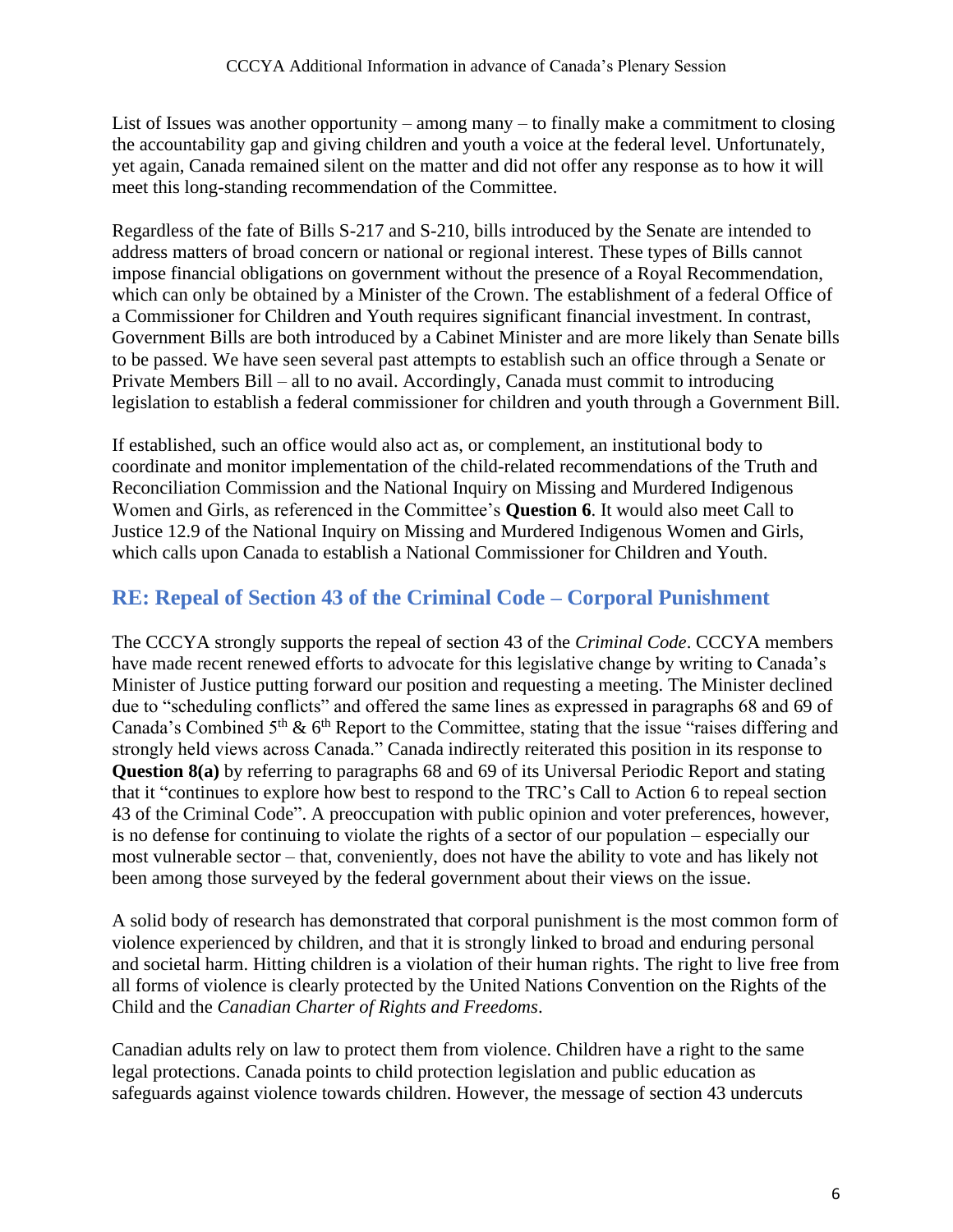public education and the role of child protection services when speaking about the harm of corporal punishment and the need for alternative and positive child rearing discipline.

Canada is out of step with international developments and is falling further behind its global neighbours. To date, 63 countries, as well as Scotland and Wales, have prohibited corporal punishment in all settings (homes, school, alternative care), and 27 more have committed to doing so. Canada has, unfortunately, not yet taken such action. This is despite being a Pathfinding Country under the Global Partnership to End Violence Against Children, which carries with it the commitment to implement the prohibition against all corporal punishment of children. In addition, all United Nations member states, including Canada, have adopted a target of ending all forms of violence against children under the new Agenda for Sustainable Development 2030. These commitments are not meaningful if the loopholes codified by section 43 continue to be condoned by law.

The narrowed scope of the section 43 justification arrived at by the Supreme Court in its 2004 split decision does not provide protection to all children from physical harm at the hands of parents and caregivers. The decision led to a confusing developmental and anatomical map of the permitted preconditions for assault of a child by a caregiver, which leaves children between the ages of 2 and 12 unprotected.

Canada stated that it continues to explore how best to respond to calls for section 43 to be repealed. It has taken time enough. Canada is long overdue in ensuring that our youngest and most vulnerable citizens have the same protection against violence that is often taken for granted by adults.

#### **RE: Protection of Children from All Forms of Violence & Access to Mental Health and Suicide Prevention Services Across Provinces and Territories**

*General Comment No. 13 (2011) The right of the child to freedom from all forms of violence* identifies suicide as a form of violence that is of particular concern to the Committee. Yet, Canada has taken no action on the recommendation of the CCCYA in its 2019 *National Paper on Youth Suicide<sup>4</sup>* to implement a fully resourced National Suicide Strategy, inclusive of collaboration with youth in its development and implementation. Canada's response to **Questions 8(b) and 10(a)** continue to put forward piecemeal initiatives that fall far short of what is needed. The CCCYA's Alternative Report and Written Statement submitted to the Committee in advance of the Pre-Session explain the gaps and deficiencies in Canada's efforts to date, as well as make recommendations for a path forward.

As the COVID-19 pandemic continues, the mental well-being of children and youth continues to be threatened. Research shows that young people in Canada aged 16 to 24 are more likely to report mental health and substance use concerns since the onset of the pandemic and have greater

<sup>4</sup> Canadian Council of Child and Youth Advocates. (2019). *National Paper on Youth Suicide*. Available at: [http://www.cccya.ca/Images/english/pdf/CCCYA%20National%20Suicide%20Paper%20Final%20September%202](http://www.cccya.ca/Images/english/pdf/CCCYA%20National%20Suicide%20Paper%20Final%20September%2025%202019.pdf) [5%202019.pdf](http://www.cccya.ca/Images/english/pdf/CCCYA%20National%20Suicide%20Paper%20Final%20September%2025%202019.pdf)